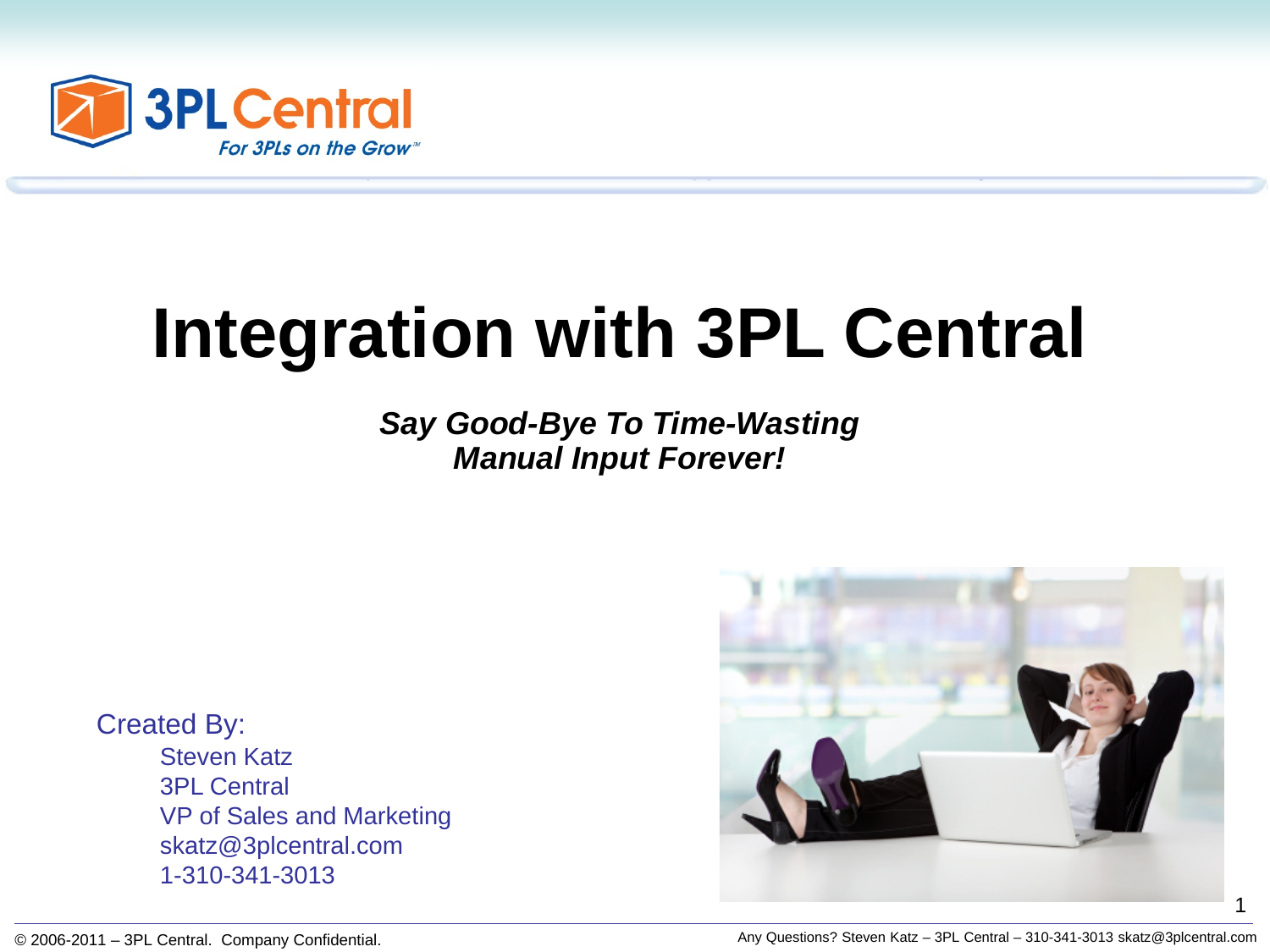### *Appendix C-1*

### 3PL & Customer Integration Benefits

- ▶ 3PL Benefits
	- Handle more shipments per day
	- Handle more customers
	- Reduce manual data entry
	- Focus staff on value-added functions
	- Integrate multiple systems for each customer
	- 3PL Central handles integration in-house
- ▶ 3PL Customer Benefits
	- Eliminate all manual data entry
	- Reduce Order-to-Cash cycle (bill for shipped orders quicker)
	- Real-time data for accurate reporting
	- Maintain consistent branding even when using a 3PL warehouse

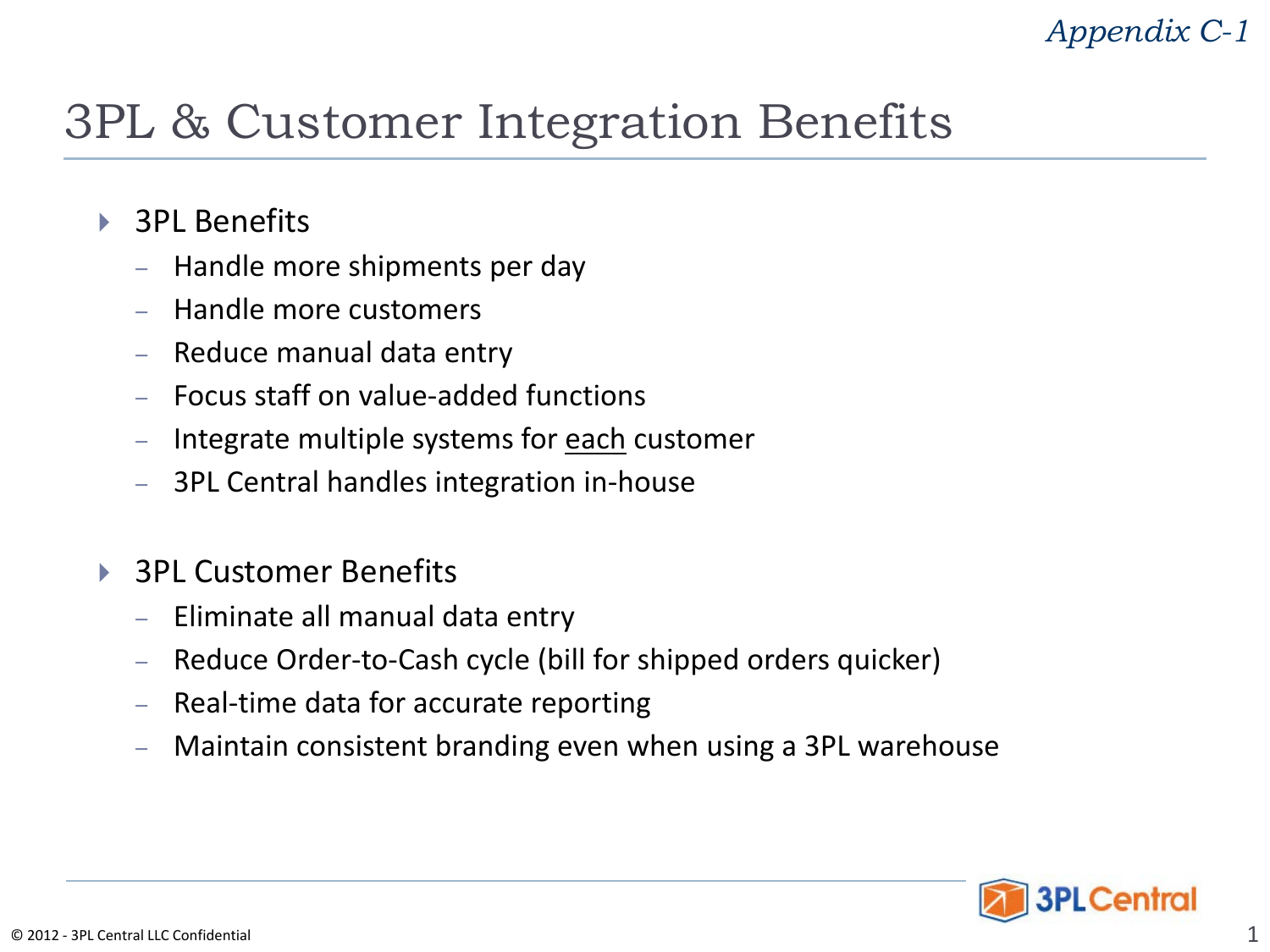#### *Appendix B-1*

## 3PL Warehouse Manager – Order Integration Options

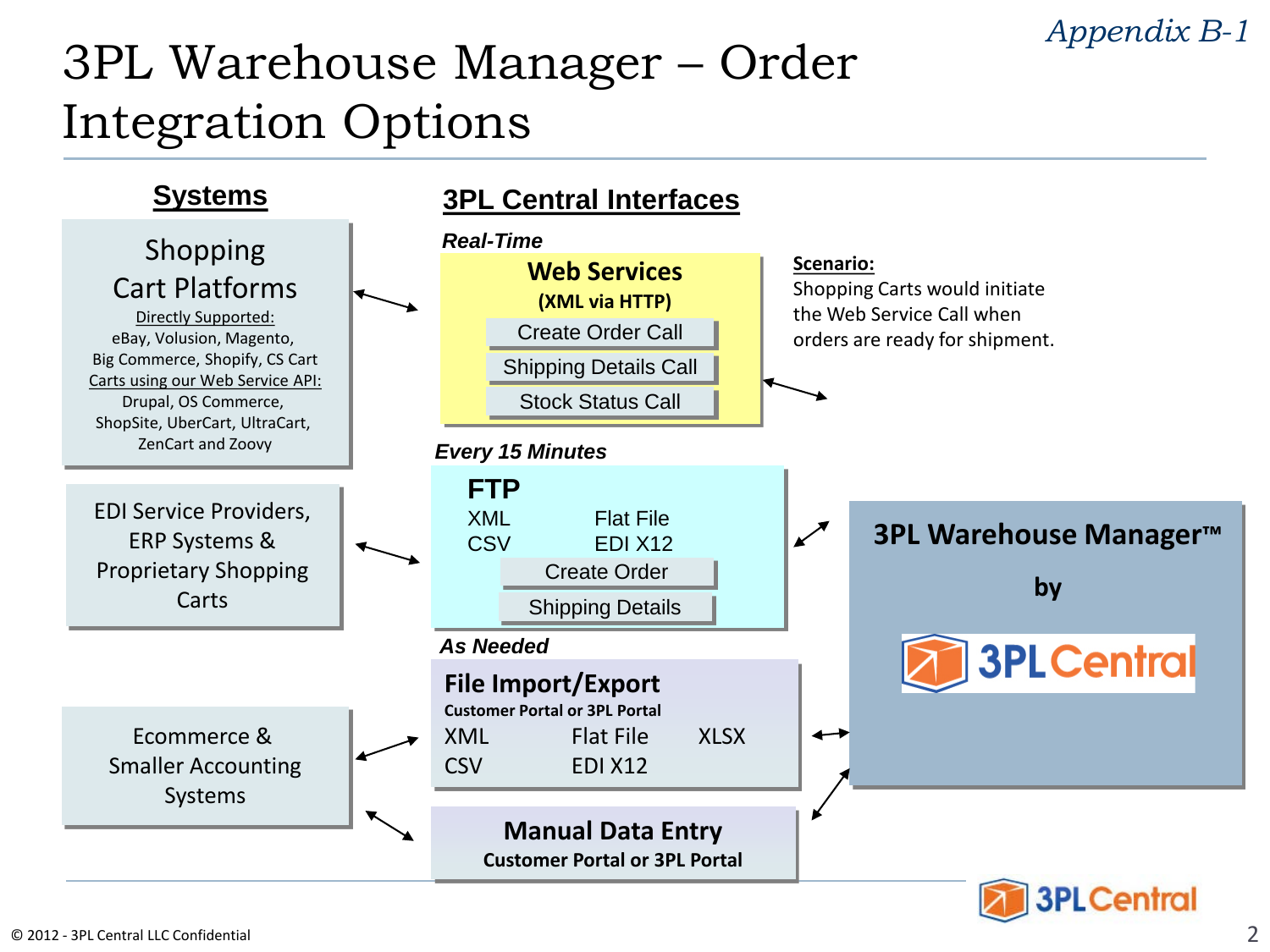

### Drill Down on EDI Integration *(Direct or via EDI Service Provider/VAN)*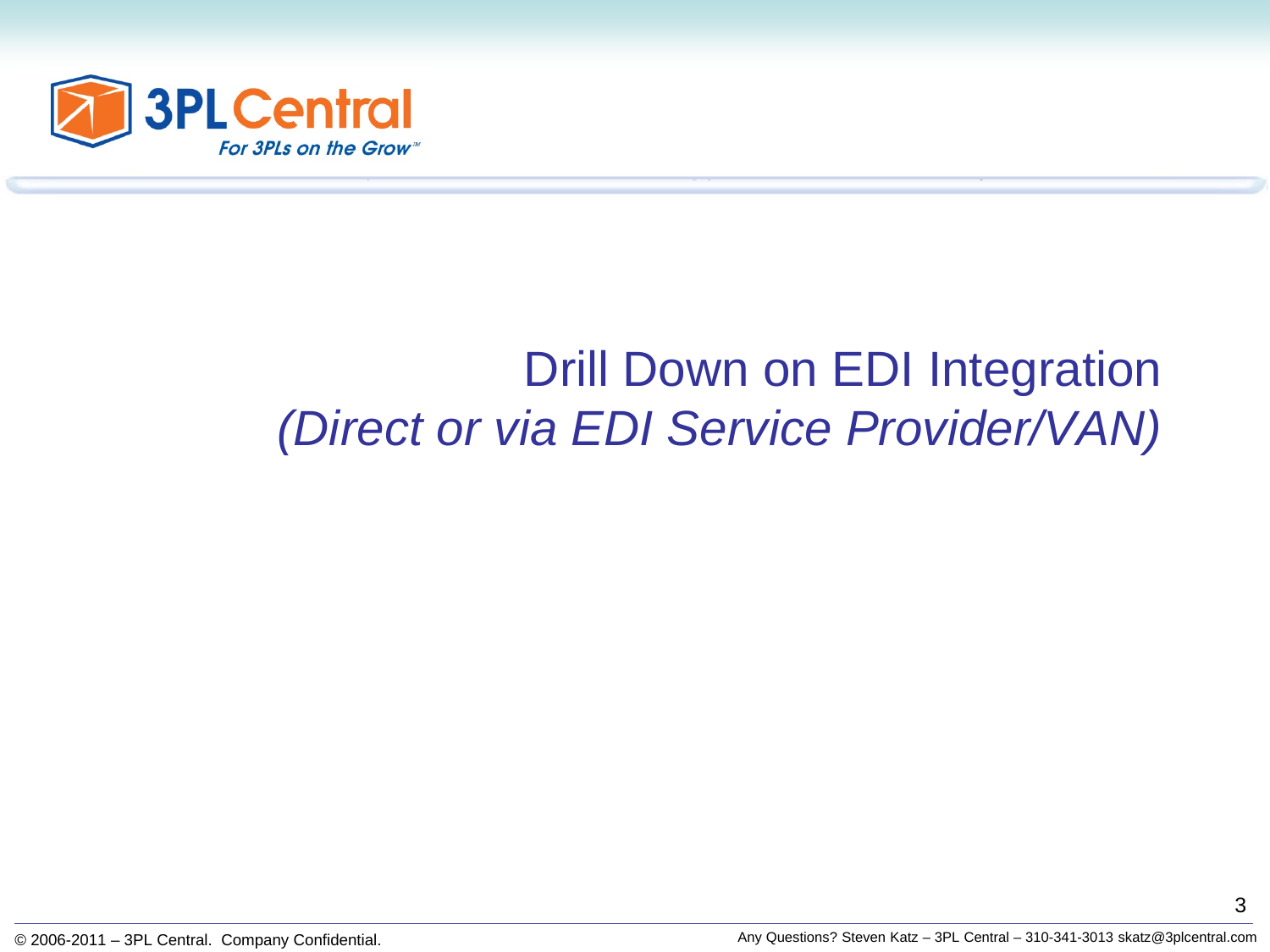

Key Question: What File Format & How Sending

# What is the file format?

- XML (preferred)
- EDI X12
- Tab-Delimited / Excel
- Flat File

How Sent? (transmission method)

- Web Service (always XML)
- FTP
- FTP via EDI Service Provider or VAN (SPS Commerce, DiCentral and Spring Systems)
- Manual Import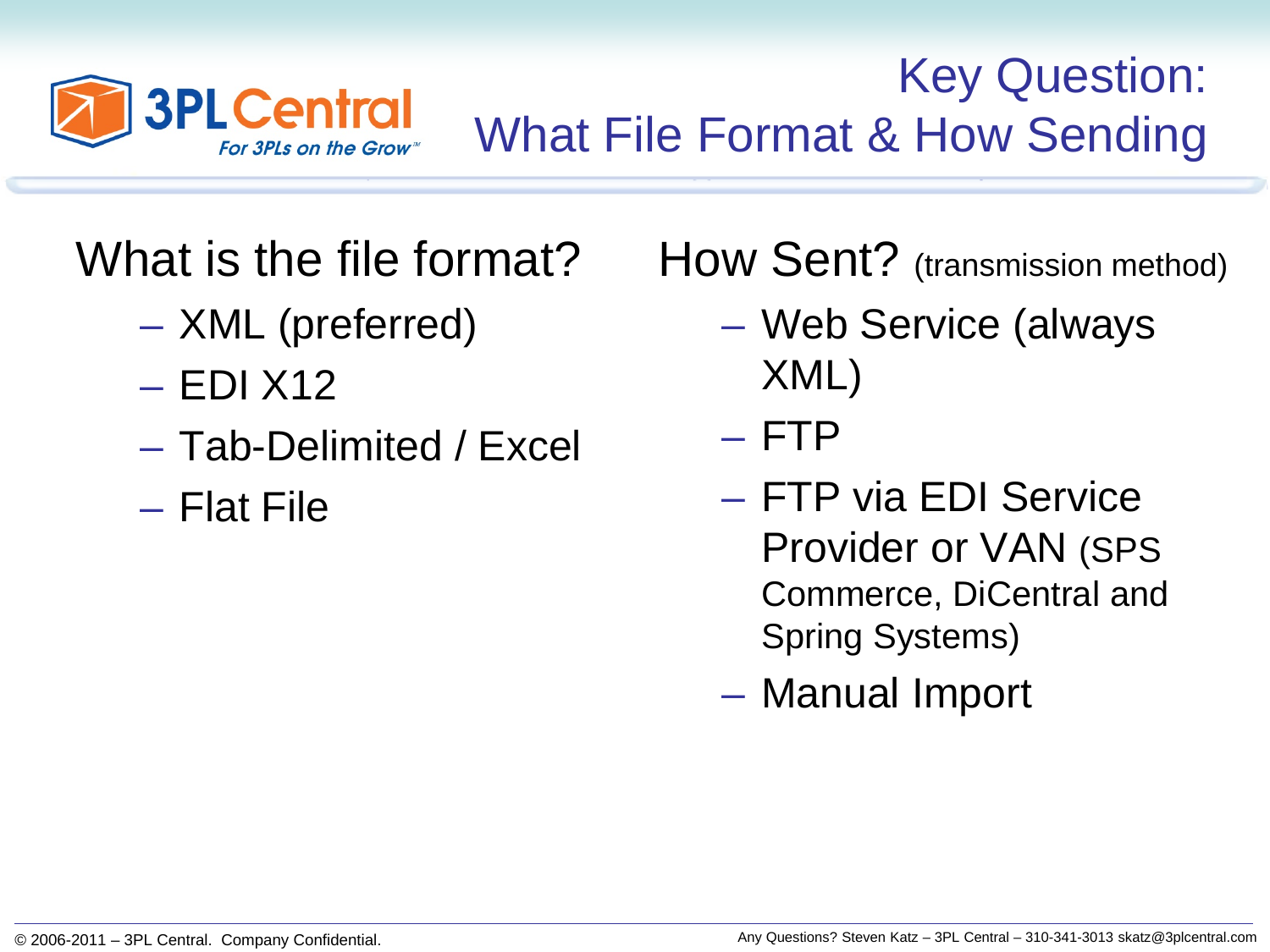

Key EDI X12 Documents

Documents between Retailer and Manufacturer/Importer

- 850 Purchase Order
- 855 Purchase Order Acknowledgement
- 856 Advanced Ship Notice
- 860 Purchase Order Change
- 810 Invoice

Documents between Manufacturer/Importer and Warehouse

- 997 Functional Acknowledgement
- 940 Warehouse Shipping Order
- 945 Warehouse Shipping Advice
- 943 Warehouse Stock Transfer
- 944 Warehouse Stock Transfer Receipt Advice

*\*\*\*Note: 3PL Central does not communicate directly with retailers. That is handled via an EDI service provider or direct integration.*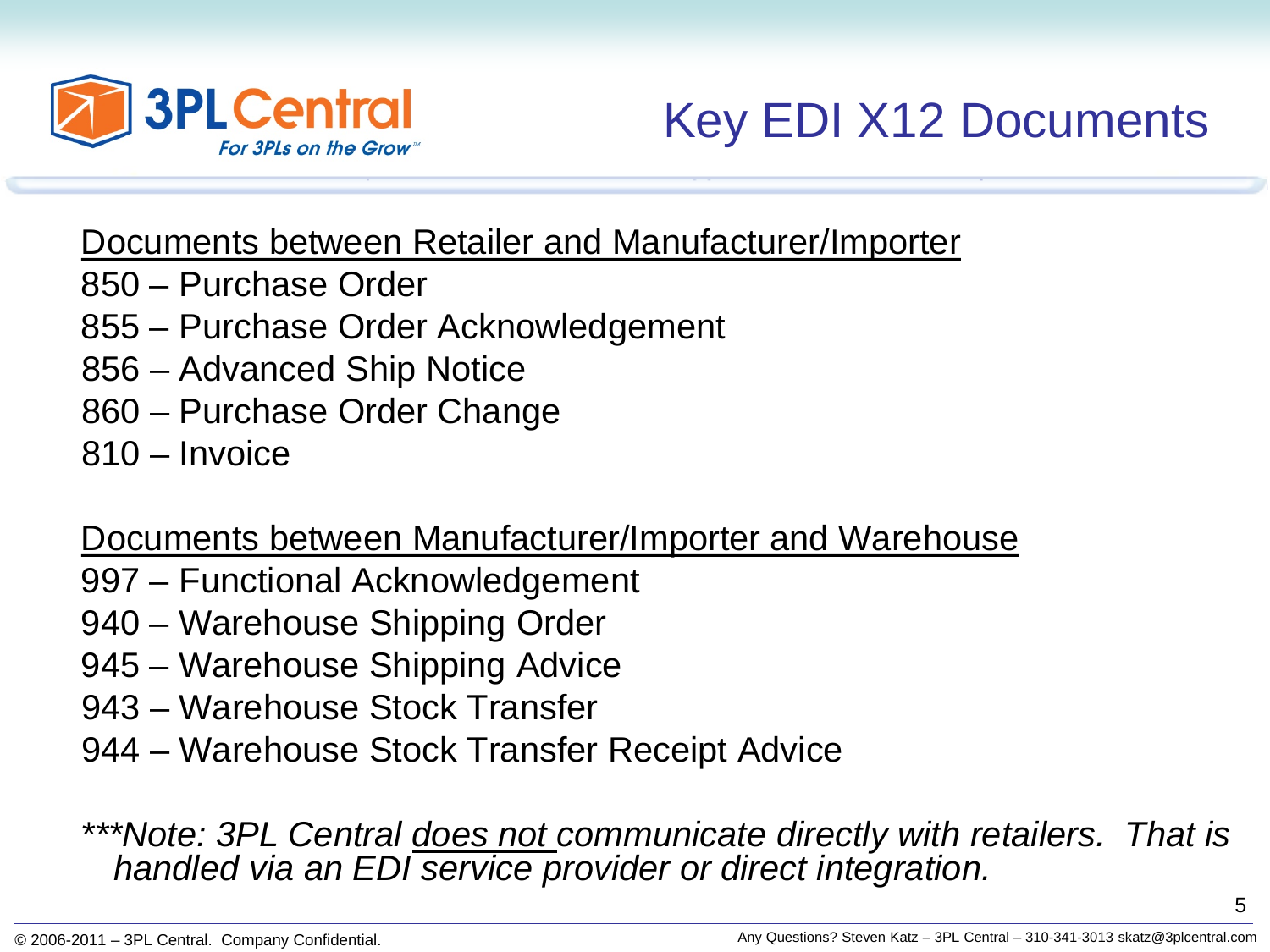

### **Option 1: Integrate 3PL Central with the Customers' System**



© 2006-2011 – 3PL Central. Company Confidential. Any Questions? Steven Katz – 3PL Central – 310-341-3013 skatz@3plcentral.com

6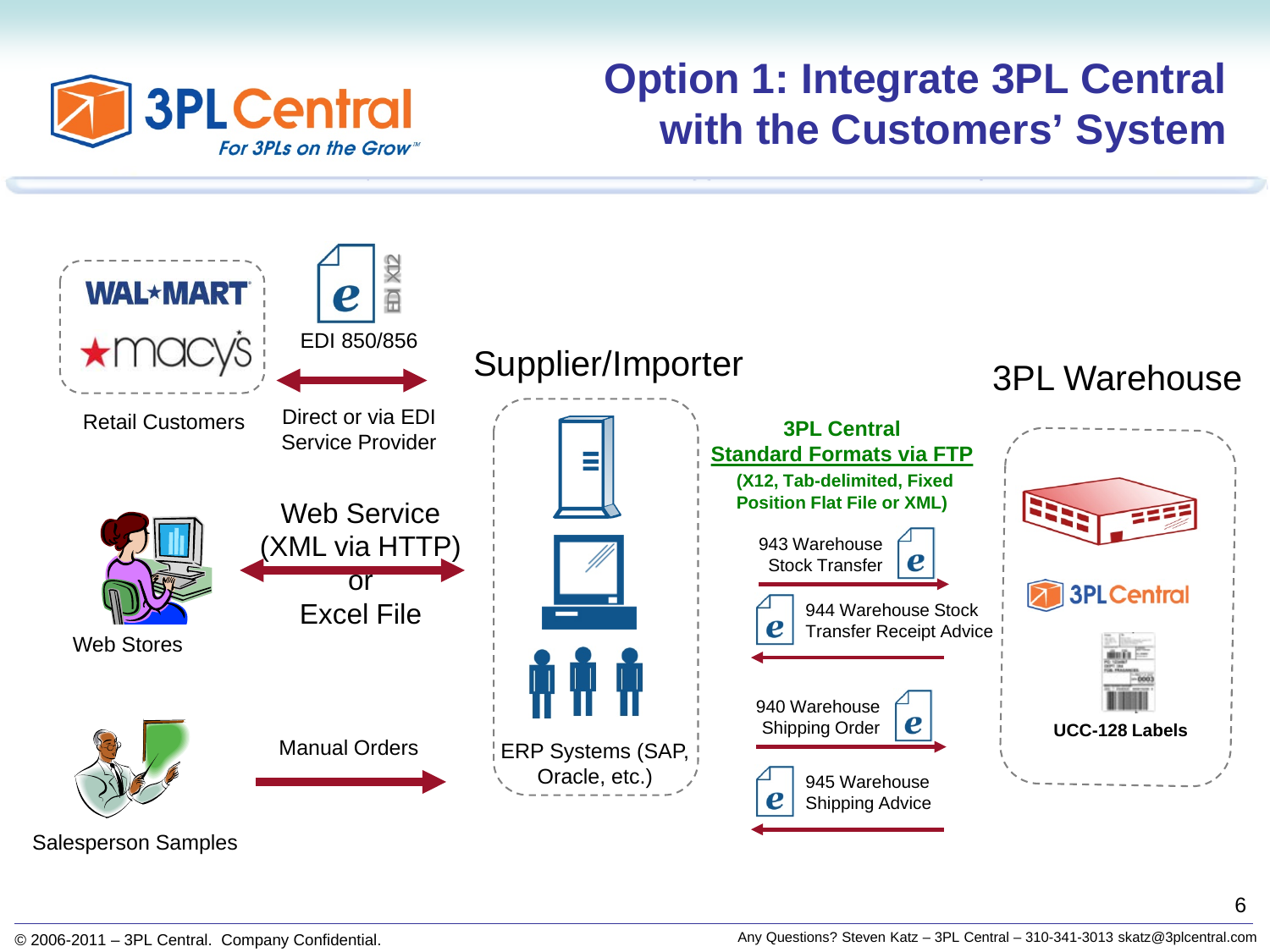

### **Option 2: Leverage 3PL Central's Direct Integration Capabilities**



7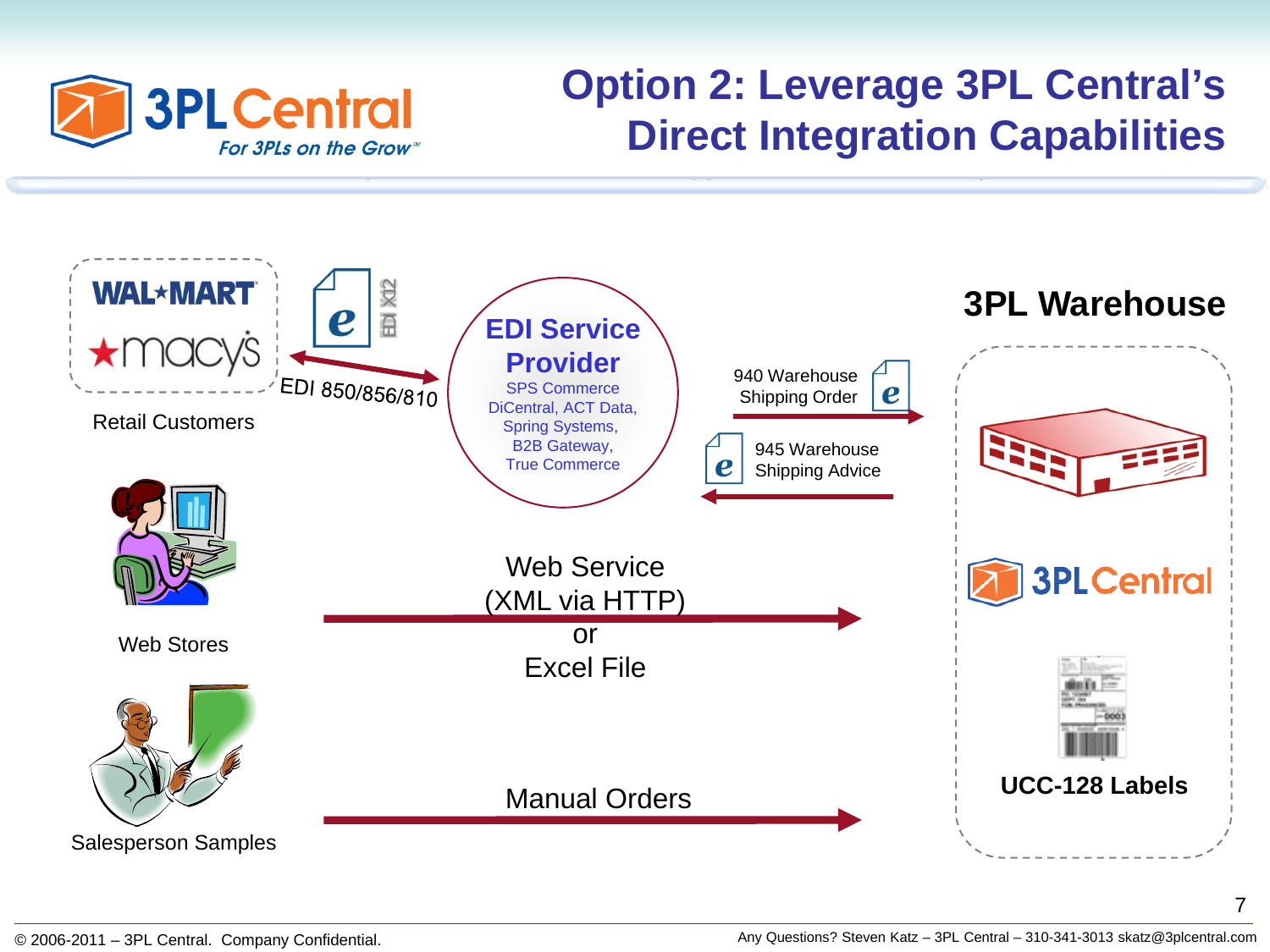

# Option 2: Detailed EDI Solution

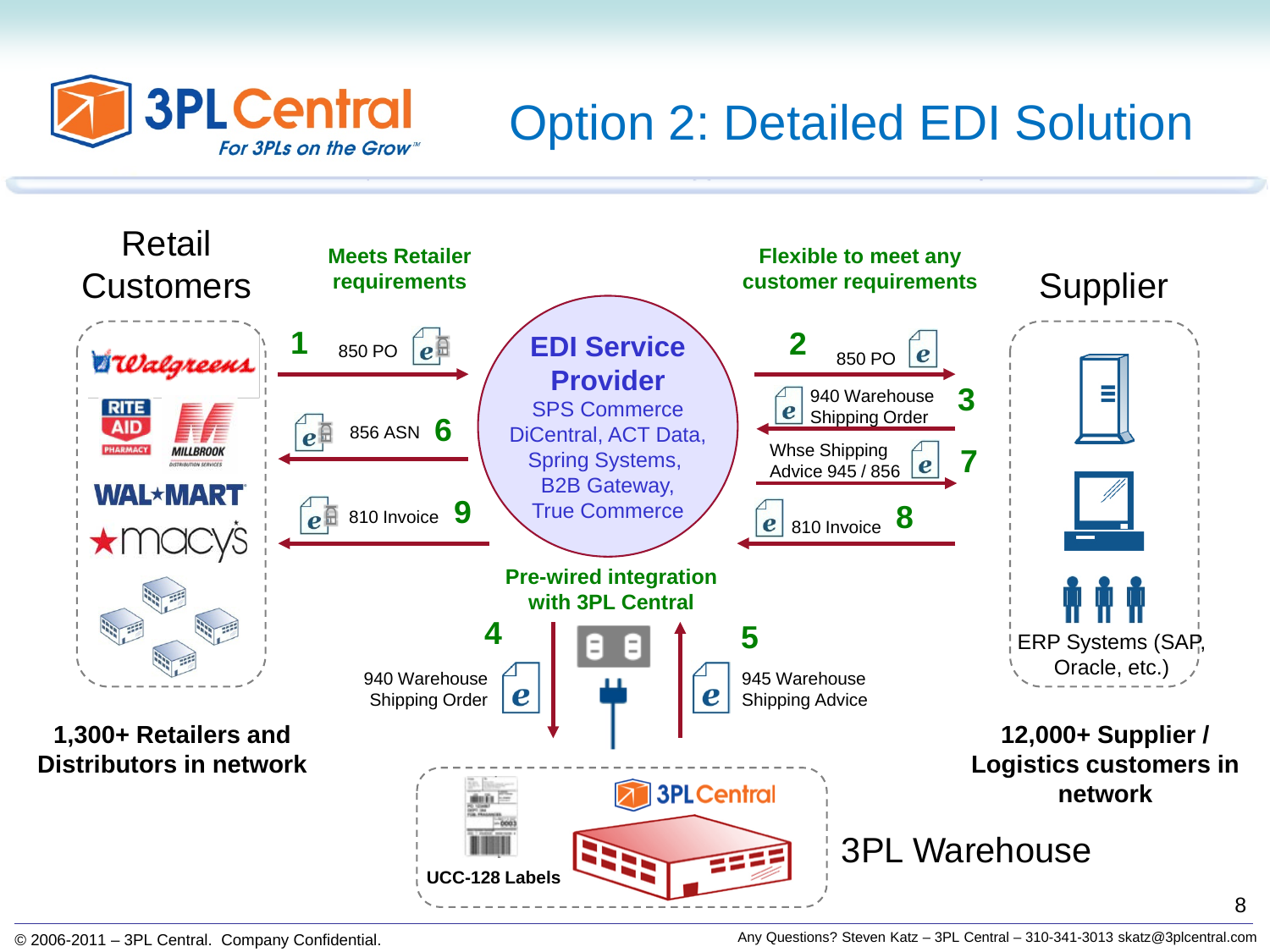#### *Appendix C-3*

### eCommerce Order "Lifecycle"



- 1 Consumer goes to website and enter orders. Order created in eCommerce Engine (shopping software)
- 2 eCommerce Engine posts order to 3PL Central (warehouse)
- + Warehouse receives notification of order
- + Warehouse picks/packs order
- + Warehouse ships order and captures tracking information
- 3 Tracking information returned to shopping cart (eCommerce engine calls 3PL Central for order status updates)
- + eCommerce Engine Bills Credit Cart
- 4 "Your order has shipping" notification and tracking information sent from eCommerce engine to consumer